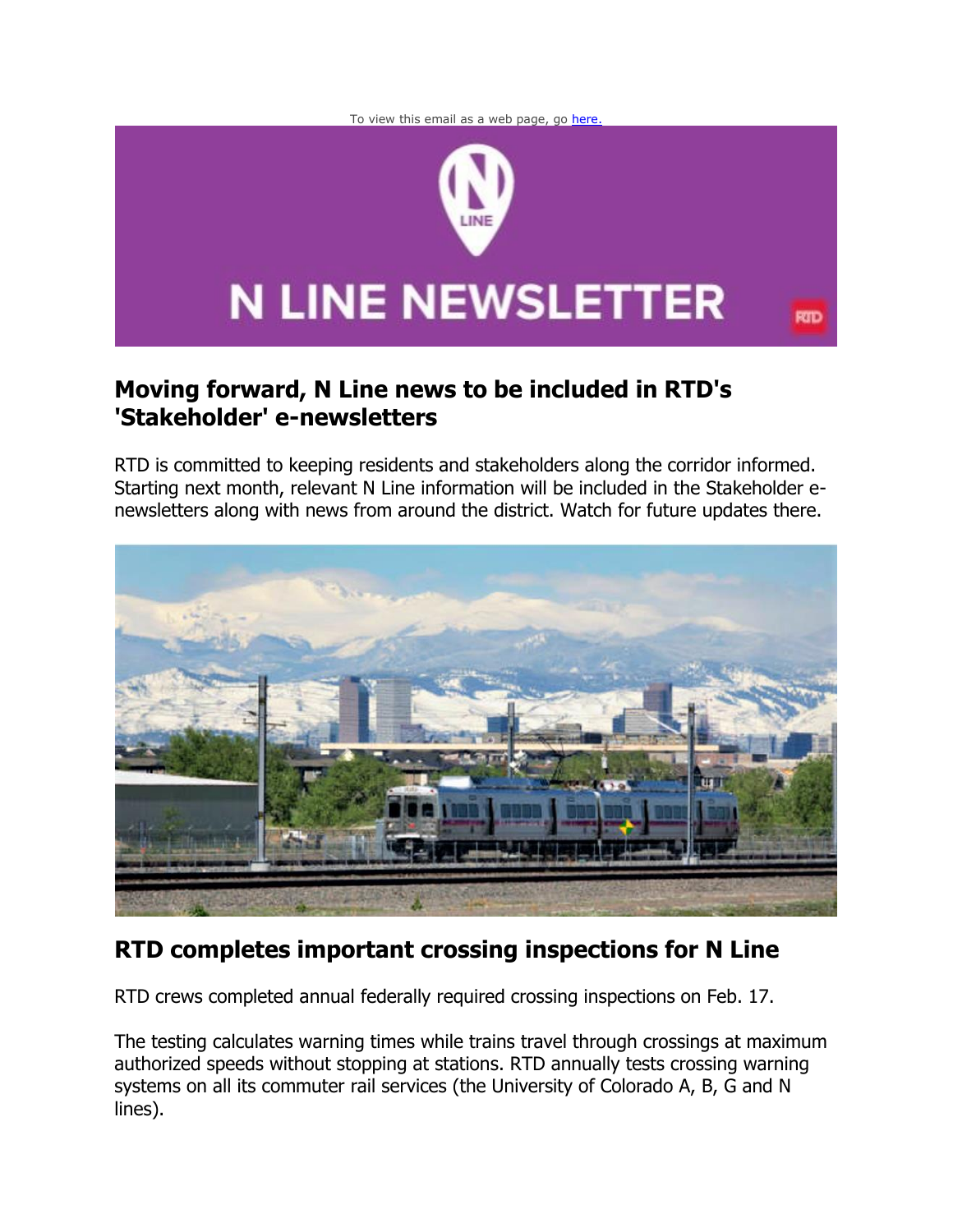The N Line, like all RTD commuter rail lines, typically operates using wireless Positive Train Control (PTC) technology, a complex system that reduces the risk of catastrophic train accidents.

During the inspections, the crossings on the N Line were tested in the conventional Automatic Train Control (ATC) mode and PTC was disabled. Crews are required to sound horns whenever a train's wireless PTC technology is disabled.

#### **Upcoming work that may require train horns**

From Feb. 27 through March 4, RTD will be conducting fine tuning and testing of the signal technology at the E. 124th Avenue crossing, adjacent to the Eastlake•124th Station for the N Line. The work will take place during off-peak hours. Per federal requirement, train horns will sound through the crossing during the work.

RTD recognizes that this work can be disruptive and apologizes for the resulting sound the public may hear.

While testing is underway, please remember to obey traffic signs and safety measures in place. Train operators maintain discretion to use train horns under circumstances requiring additional safety precautions and may sound horns at crossings beyond those stated above.

Quiet crossings will resume once the work is complete, with trains using horns only when necessary for safety.

## **N Line reaches milestone: 500 days injury free**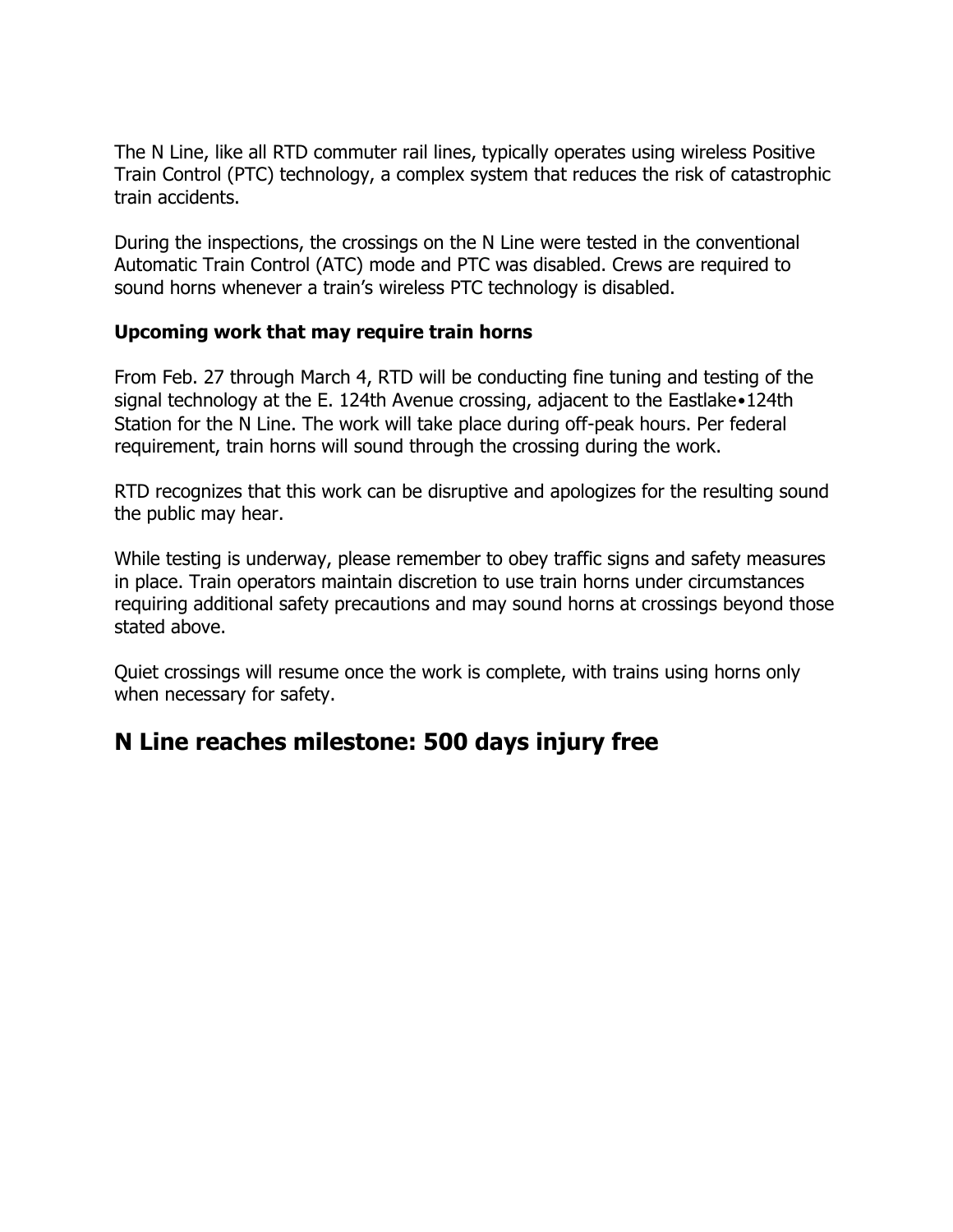

On Feb. 3, RTD's N Line operations team reached a new safety milestone – 500 days without a workplace injury. The N Line team is proud to have retained a perfect safety record with no injuries related to maintenance or operations for the entire time the line has been running in service!

## **N Line receives kudos from customers**

*Dear RTD,* 

*The N Line is a wonderful addition to metro Denver. We use it all the time from Eastlake-124th in Thornton to go to Denver. Very reliable and convenient schedule, including early in the morning and late at night. Employees very friendly. The cars are comfortable and clean. Never had any problem with security. We never drive to downtown Denver anymore.* 

*Nicholas and Barbara Fowler Thornton*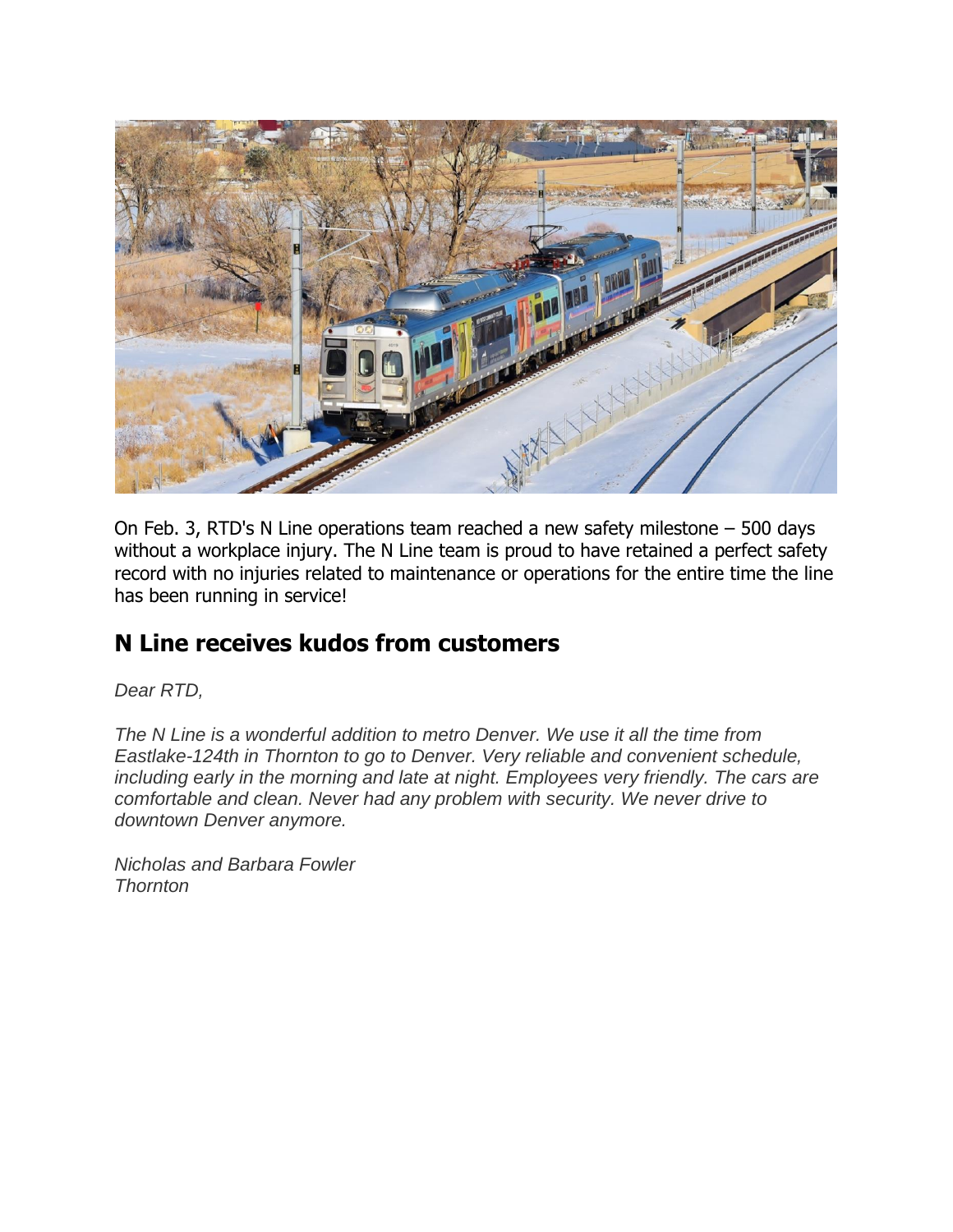

#### **Mask up! Face coverings remain required on RTD services**

Please pack a mask when you ride with RTD: Face coverings are required per federal mandate through March 18 – a fact that applies on RTD vehicles and agency property, including while outside. To learn about all the ways RTD has worked to keep customers safe during the pandemic, visit the [COVID-19 webpage.](https://gcc02.safelinks.protection.outlook.com/?url=https%3A%2F%2Flnks.gd%2Fl%2FeyJhbGciOiJIUzI1NiJ9.eyJidWxsZXRpbl9saW5rX2lkIjoxMTYsInVyaSI6ImJwMjpjbGljayIsImJ1bGxldGluX2lkIjoiMjAyMTEwMDEuNDY3NzkyMTEiLCJ1cmwiOiJodHRwczovL3d3dy5ydGQtZGVudmVyLmNvbS9jb3JvbmF2aXJ1cyJ9.gPOlJnkBe6F0MeVOMpSplPcGefQFjLv36ZWsSM729Uk%2Fs%2F972190760%2Fbr%2F113269691093-l&data=04%7C01%7CPauline.Haberman%40RTD-Denver.com%7C3d90c24e7a07479550dc08d9f30794a5%7C051820892b8a4c82864baa265b61fa57%7C0%7C0%7C637808036179873092%7CUnknown%7CTWFpbGZsb3d8eyJWIjoiMC4wLjAwMDAiLCJQIjoiV2luMzIiLCJBTiI6Ik1haWwiLCJXVCI6Mn0%3D%7C3000&sdata=S13cZs4J8f1sGvLYw4mkdMD6ivgTpKAyk1yOeO%2FRGGo%3D&reserved=0)

### **RTD offering \$4,000 hiring bonus for key frontline positions**

RTD is hiring bus and rail operators, technicians and mechanics and offering a \$4,000 hiring bonus for these positions.

RTD provides its employees growth opportunities, stability and on-the-job training, along with a comprehensive benefits package.

To learn more about available positions, visit the [Careers page](https://gcc02.safelinks.protection.outlook.com/?url=https%3A%2F%2Flnks.gd%2Fl%2FeyJhbGciOiJIUzI1NiJ9.eyJidWxsZXRpbl9saW5rX2lkIjoxMDEsInVyaSI6ImJwMjpjbGljayIsImJ1bGxldGluX2lkIjoiMjAyMTExMTguNDkwMzA2MjEiLCJ1cmwiOiJodHRwczovL3d3dy5ydGQtZGVudmVyLmNvbS9jYXJlZXJzIn0.VRii8O1J7f3mk3cIJ9gJx2HFMRhXPf_Qby7ihpOd8hc%2Fs%2F972190760%2Fbr%2F121198456567-l&data=04%7C01%7CPauline.Haberman%40RTD-Denver.com%7C3d90c24e7a07479550dc08d9f30794a5%7C051820892b8a4c82864baa265b61fa57%7C0%7C0%7C637808036179873092%7CUnknown%7CTWFpbGZsb3d8eyJWIjoiMC4wLjAwMDAiLCJQIjoiV2luMzIiLCJBTiI6Ik1haWwiLCJXVCI6Mn0%3D%7C3000&sdata=vcBKc0DdsR8JueQ2KsmkvHG8Vf5qmomDZH%2Bsmf7x4qY%3D&reserved=0) on RTD's website.